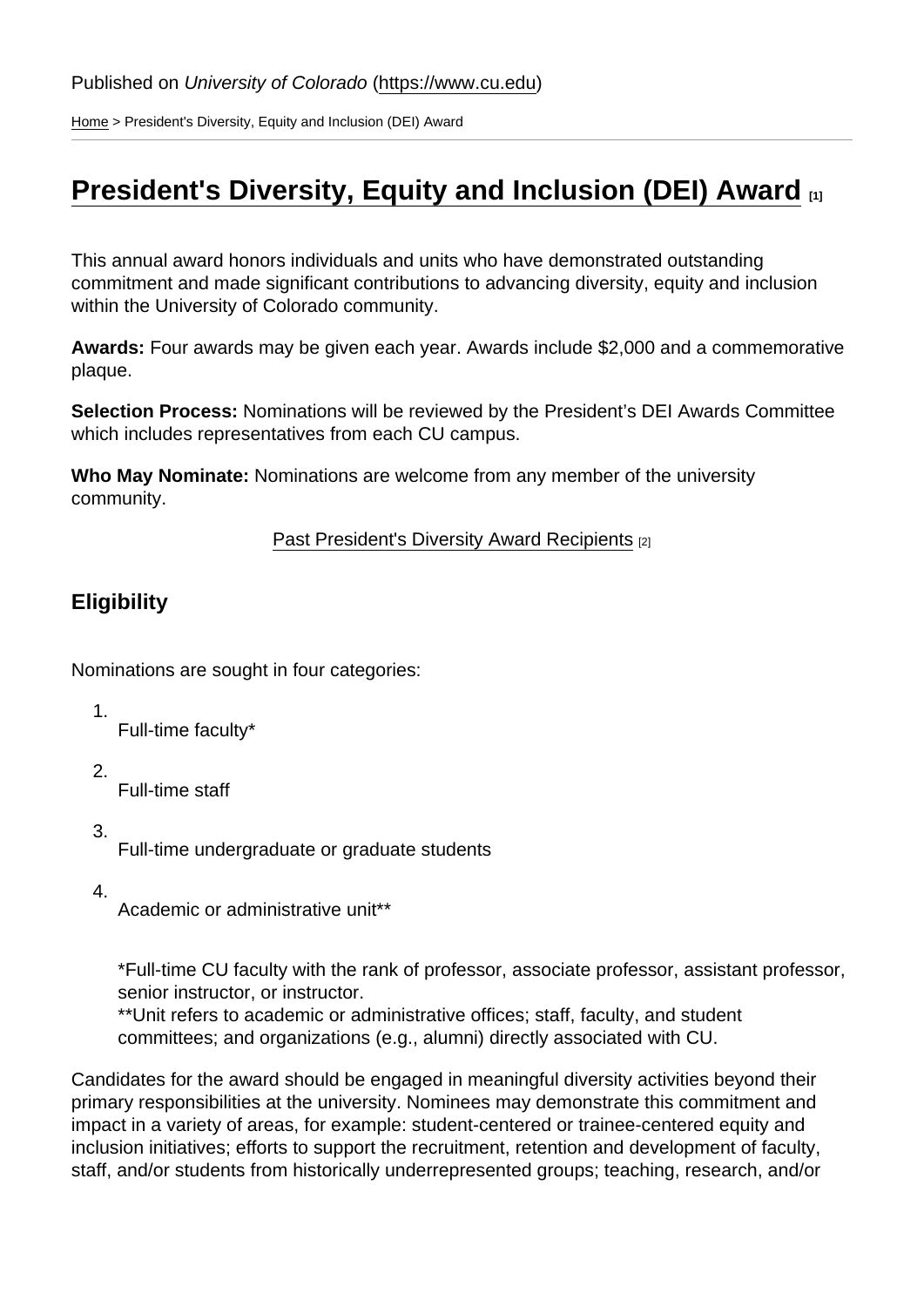service that embraces, fosters and expands and our understanding of equity and inclusion; multicultural programming or related initiatives; community outreach activities; or other activities.

## Selection Criteria

- Significance How has the nominee(s) demonstrated inclusive leadership and commitment to the development, embedding and sustainability of diversity, equity and inclusion within their CU community?
- Innovation How has the nominee's contribution uniquely addressed key issues of diversity and inclusiveness within their CU community and/or throughout the CU System? How is this contribution different from existing activities and projects that address their diversity and inclusiveness focus?
- Impact What have been the measurable outcomes? How has this project/program/activity "moved the needle" in addressing issues of diversity and inclusiveness? Has this project/program/activity been replicated or are there plans to replicate it at other departments, campuses, or institutions?

## Nomination Process

Nomination packets must be submitted [online](https://www.cu.edu/oaa/forms/president’s-diversity-equity-and-inclusion-dei-award-nomination) [3] as a single pdf document.

Nomination packets must include:

1.

A nomination letter not to exceed two (2) pages single spaced that addresses the selection criteria.

2.

Three letters of support.

For unit nominations, letters of support must be provided by individuals outside the direct unit.

3.

Nominations can include up to two additional supporting materials.

Examples of supporting materials may include: a letter or testimonial from service or program recipients; a copy of a flyer or media coverage about the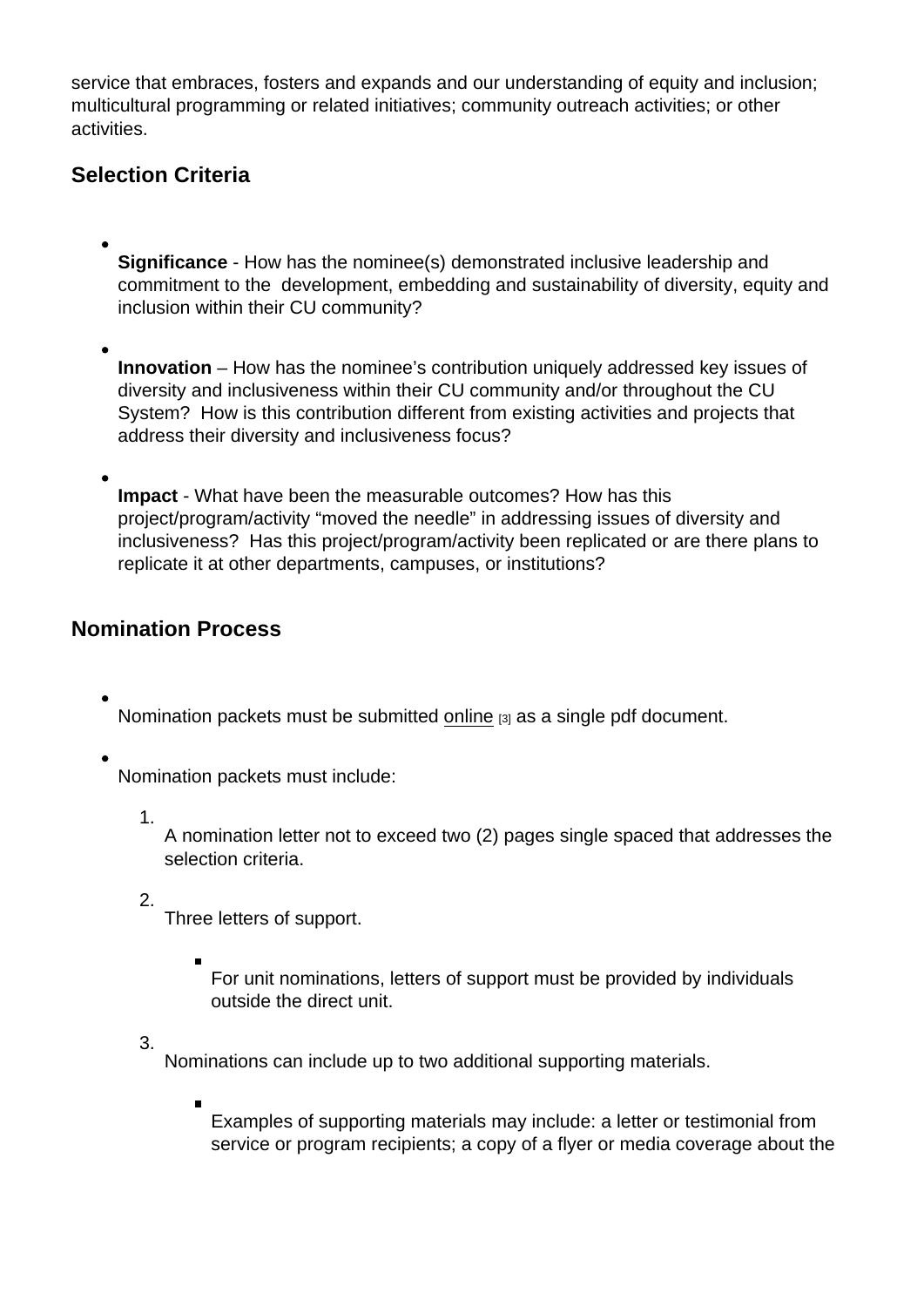initiative, event or program; a report and/or data demonstrating the outcome; and other written or multimedia materials documenting the activity. Supporting documents must be included electronically in the nomination form for full consideration.

#### **Self-nominations are not accepted.**

### **Nomination Guidelines**

The following guidelines are provided to assist the nominator in preparing a competitive nomination packet:

For all nominations:

Nominators should indicate how they know the nominee and for what length of time. For unit nominations, the nominator should indicate how they are familiar with the work of the unit.

For faculty, staff and unit nominations:

Nomination materials should provide a brief description of the nominee's role or position within the university or, for unit nominations, the unit's primary mission or function within the university.

Nomination materials should address how the work of the nominee goes above and beyond what is expected as part of the individual's CU responsibilities or the unit's primary mission or function.

## **Timeline and Award Notification**

- February 15, 2022: Applications Open
- March 11, 2022: Applications Close
- Early April, 2022: Awardees Annouced